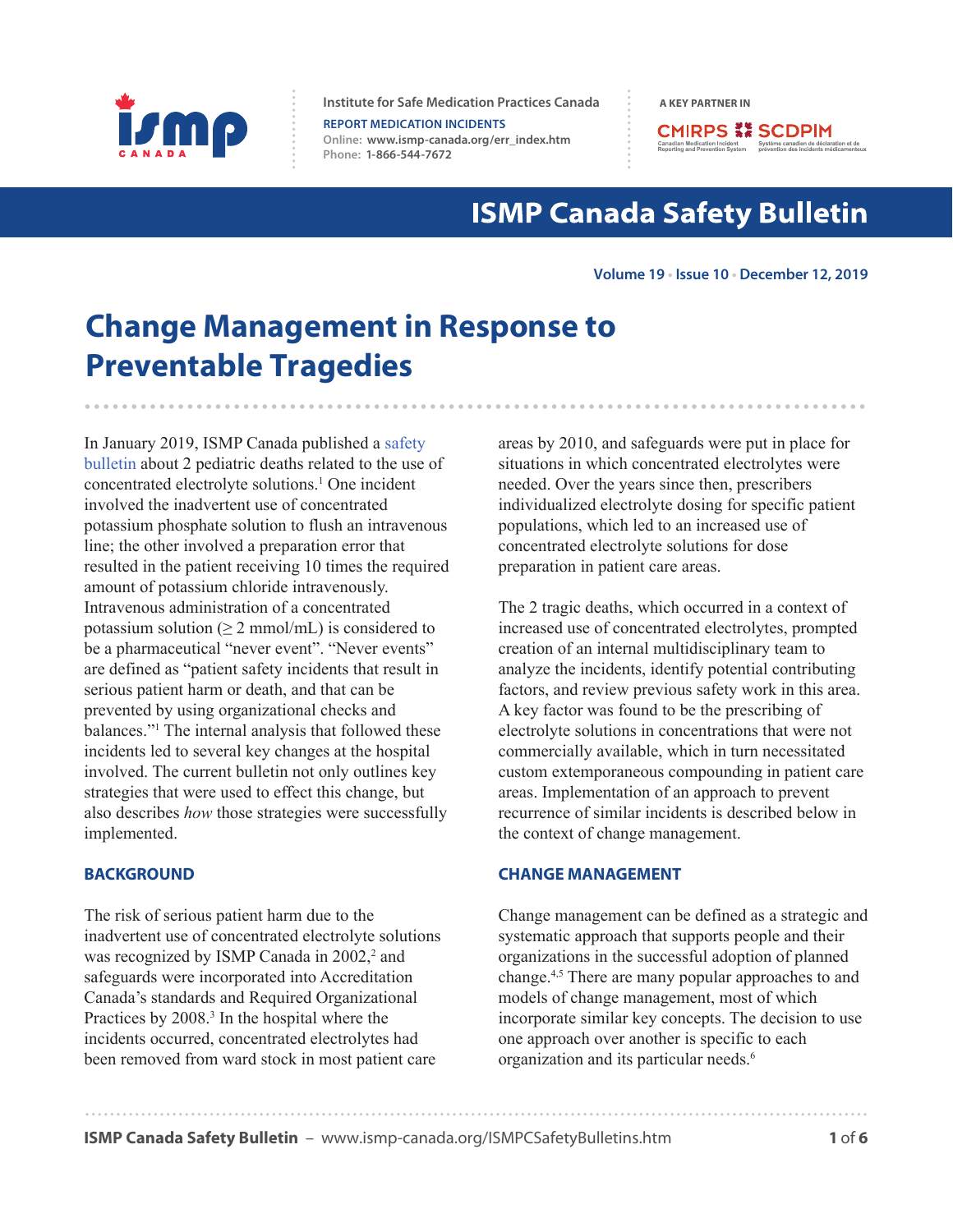Lewin's theory of planned change, developed in the 1940s, uses the simple analogy of changing the shape of a block of ice in 3 steps: unfreeze (understand that change is needed), change (initiate the process of change), and refreeze (establish a new status quo).<sup>7,8</sup> Newer models of change management, such as Kotter's 8-step change model,<sup>9</sup> the ADKAR model,<sup>10</sup> and the transtheoretical model,<sup>11</sup> set out additional considerations for change.

The hospital took the following steps in response to the 2 preventable tragedies:

## **Recognized the need for change**

*It is important to raise awareness among staff members that change is needed.8,10* At this hospital, the 2 pediatric deaths related to use of concentrated potassium solutions generated a sense of urgency that system-level changes were needed to prevent recurrence.

## **Built a multidisciplinary team to guide change**

*A coalition of personnel representing different points of view should be convened to develop a clear vision for the change initiative.8-10* At this hospital, the Pharmacy and Therapeutics Committee, consisting of representatives from multiple health care professions, became the guiding coalition that developed strategies to improve patient safety in the context of intravenous potassium solutions.

## **Developed strategies to reinforce change**

*The vision for change must be made clear to everyone to enable the development and reinforcement of strategies for change.6* At this hospital, one of the key goals was to reduce individualized prescriptions for intravenous electrolyte solutions (which were necessitating the use of concentrated electrolyte solutions). Strategies developed to support this goal included targeting different aspects of the medication-use process and engaging multiple health care providers. For example, preprinted

and computerized order sets were modified to support the safe prescribing of electrolytes by including alternatives to intravenous electrolytes for certain clinical situations.

## **Communicated strategies to promote buy-in**

*The involvement of direct care providers, as well as managers and administrators, contributes to staff empowerment and promotes buy-in for the change.6,9 Change strategies should include appropriate education and training for all those involved, to provide knowledge about new skills and processes and to foster staff members' ability to implement them.* At this hospital, the list of available standardized electrolyte solutions was distributed to prescribers.

## **Anchored the change in organizational policies and procedures**

*Change must be anchored within the organizational culture,8 and the new standard of practice must be sustained through regular reinforcement,6 which may include celebration of each successful step in the process of change.* At this hospital, the anchor was the development and implementation of comprehensive policies and procedures to guide the appropriate prescribing, handling, and administration of electrolyte solutions.

## **Incorporated continuous monitoring and assessment**

*Continuous monitoring ensures that the change is maintained and continues to be beneficial.6* At this hospital, there is continuous evaluation, both as part of an audit program and by including an indicator on the hospital administration's management dashboard. The Pharmacy and Therapeutics Committee has incorporated monitoring tools during its annual review of policies relating to the storage, prescription, preparation, and administration of electrolyte solutions. An example is a reduction in the use of vials of concentrated potassium solutions (Figure 1).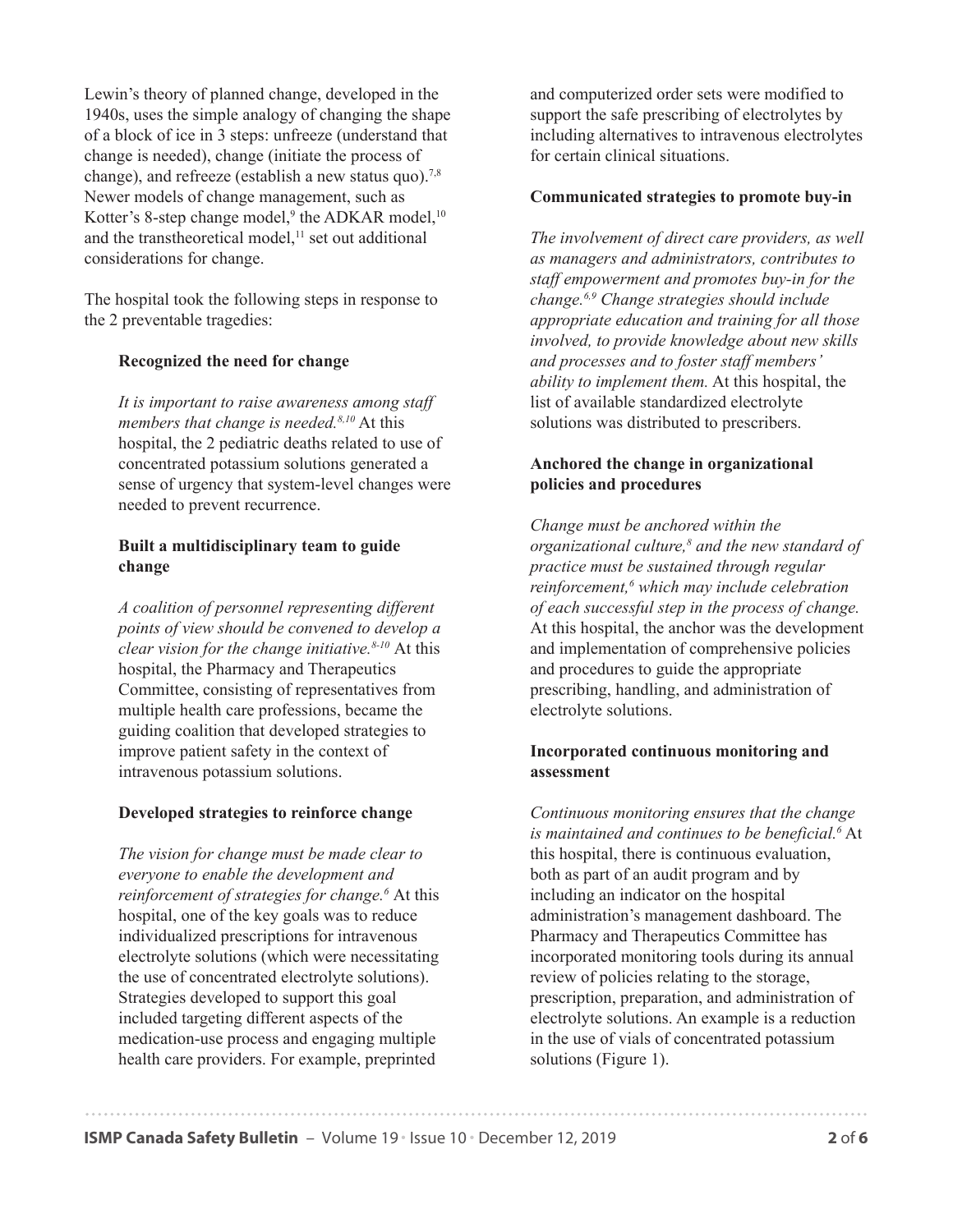**Figure 1.** Quantity of vials of concentrated potassium solution used by a single institution over a 10-year period, following Accreditation Canada's introduction of an official Required Organizational Practice regarding concentrated electrolyte solutions in 2008. The grey oval highlights anomalous high usage due to a shortage of an alternative potassium product. The red arrow represents the point when the 2 pediatric deaths related to use of concentrated potassium solutions<sup>1</sup> prompted internal analysis and action.



#### **CONCLUSION**

The development of strategies and recommendations following analysis of an incident is an important step to decrease the risk of recurrence. The subsequent step of implementing recommended actions—change management—can be challenging because it often requires changes in practice and engagement from all those affected. Change management models can help organizational leaders to effectively manage and guide their staff members through these processes.

At the hospital where these incidents occurred, multiple strategies were undertaken to reduce the risk of patient harm from inadvertent administration of concentrated electrolytes. In addition to continuing to comply with Accreditation Canada's Required Organizational Practices, this hospital recognized the importance of understanding the risks specific to their practice and developing strategies to address those risks. These strategies included, but were not limited to, removing concentrated electrolyte solutions from patient care areas and providing supports for the prescribing of available standardized electrolyte products. The hospital succeeded in implementing changes in practice through effective leadership, a common vision, and practical strategies.

Organizations must recognize that change is an ongoing process and that continuous evaluation and reinforcement of new strategies are required to sustain any change over the long term. ISMP Canada, with support from the Canadian Patient Safety Institute (CPSI) has developed a [Medication Safety](https://mssa.ismp-canada.org/never-events-hosp-amb)  [Self-Assessment \(MSSA\)](https://mssa.ismp-canada.org/never-events-hosp-amb) specific to "never events" that can help hospitals identify and assess their gaps in safety and the opportunities for improvement and change.

#### **ACKNOWLEDGEMENTS**

*ISMP Canada extends appreciation to the Centre Hospitalier Universitaire Sainte-Justine (CHUSJ) for allowing details of the organizational actions that followed 2 tragic medication incidents to be shared, with the goal of preventing harm to others.*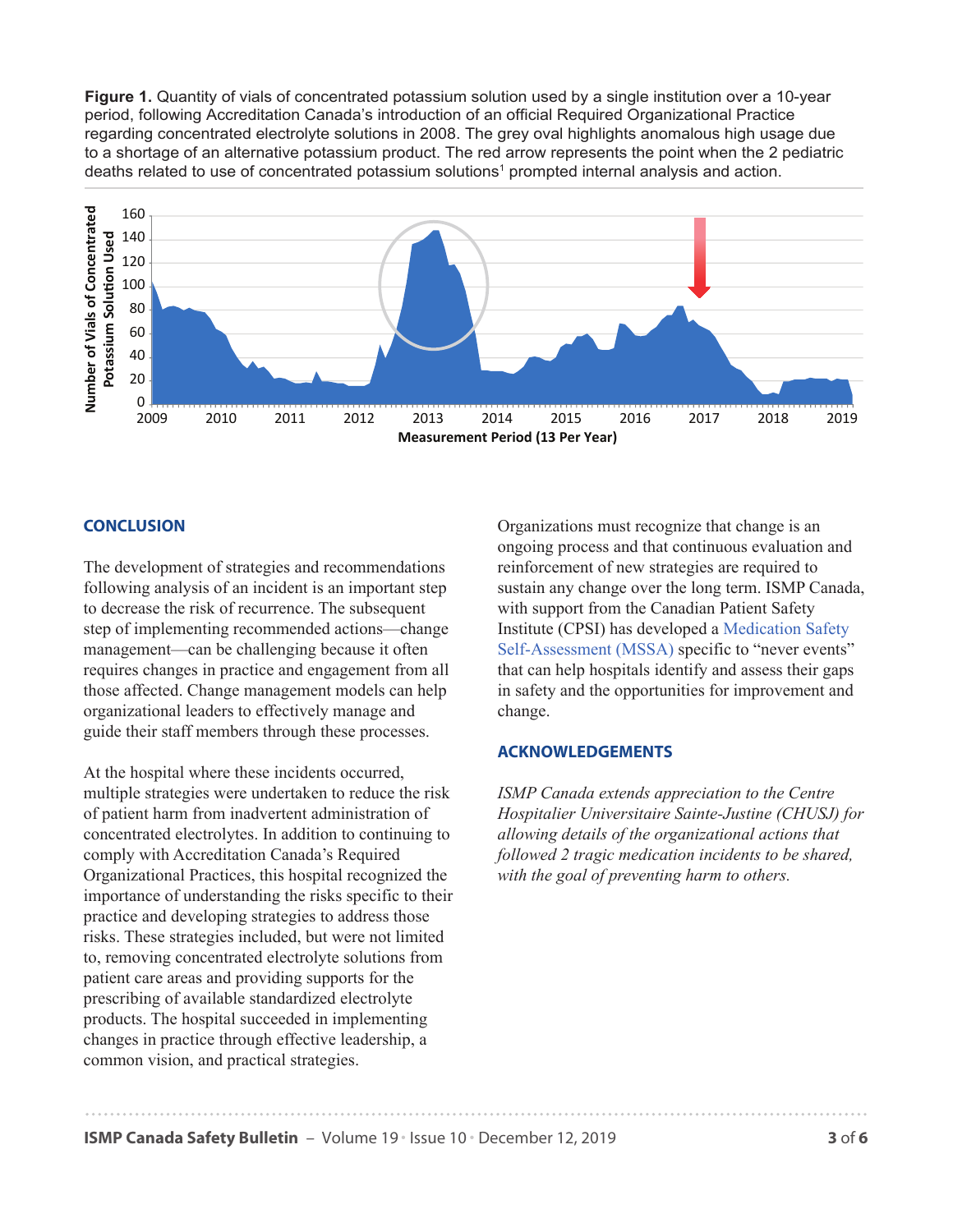#### **References**

- [1. Preventable tragedies: two pediatric deaths due to intravenous administration of concentrated electrolytes. ISMP Can Saf Bull. 2019](https://www.ismp-canada.org/download/safetyBulletins/2019/ISMPCSB2019-i1-ConcentratedElectrolytes.pdf)  [cited 2019 Mar 15];19(1):1-5. Available from:
- https://www.ismp-canada.org/download/safetyBulletins/2019/ISMPCSB2019-i1-ConcentratedElectrolytes.pdf [2. How to use 'Failure Mode and Effects Analysis' to prevent error-induced injury with potassium chloride. ISMP Can Saf Bull. 2002](https://www.ismp-canada.org/download/safetyBulletins/ISMPCSB2002-05FMEA.pdf)
- [cited 2019 May 9];2(5):1-2. Available from: https://www.ismp-canada.org/download/safetyBulletins/ISMPCSB2002-05FMEA.pdf
- 3. Required organizational practices 2018 handbook. Qmentum. For on-site surveys starting January 2019. Ottawa (ON): Accreditation Canada; 2018
- [4. Pan-Canadian Change Management Network. What is change management? \[slide show\]. Canada Health Infoway; 2011 Mar 1 \[cited](https://www.infoway-inforoute.ca/en/component/edocman/1437-what-is-change-management/view-document?Itemid=0)  2019 Mar 15]. Available from:
	- https://www.infoway-inforoute.ca/en/component/edocman/1437-what-is-change-management/view-document?Itemid=0
- [5. Definition: change management. Newton \(MA\): TechTarget; \[updated 2019 Jul; cited 2019 Oct 24\]. Available from:](https://searchcio.techtarget.com/definition/change-management)  https://searchcio.techtarget.com/definition/change-management
- [6. Major approaches & models of change management. Cleverism; 2019 \[cited 2019 Oct 22\]. Available from:](https://www.cleverism.com/major-approaches-models-of-change-management/)  https://www.cleverism.com/major-approaches-models-of-change-management/
- 7. Lewin K (Cartwright D, editor). Field theory in social science: selected theoretical papers. Oxford (UK); Harper and Brothers; 1951.
- [8. Lewin's change management model: understanding the three stages of change. Mind Tools; \[cited 2019 Mar 15\]. Available from:](https://www.mindtools.com/pages/article/newPPM_94.htm)  https://www.mindtools.com/pages/article/newPPM\_94.htm
- 9. Campbell RJ. Change management in health care. Health Care Manag (Frederick). 2008 [cited 2019 May 16];27(1):23-39.
- 10. Wong Q, Lacombe M, Keller R, Joyce T, O'Malley K. Leading change with ADKAR. Nurs Manage. 2019 Apr [cited 2019 May 16];50(4):28-35.
- [11. LaMorte WW. The transtheoretical model \(stages of change\). Boston \(MA\): Boston University School of Public Health; 2019 \[cited](http://sphweb.bumc.bu.edu/otlt/MPH-Modules/SB/BehavioralChangeTheories/BehavioralChangeTheories6.html)  2019 Oct 22]. Available from:

http://sphweb.bumc.bu.edu/otlt/MPH-Modules/SB/BehavioralChangeTheories/BehavioralChangeTheories6.html



**ISMP Canada Safety Bulletin** – Volume 19 • Issue 10 • December 12, 2019 **4** of **6**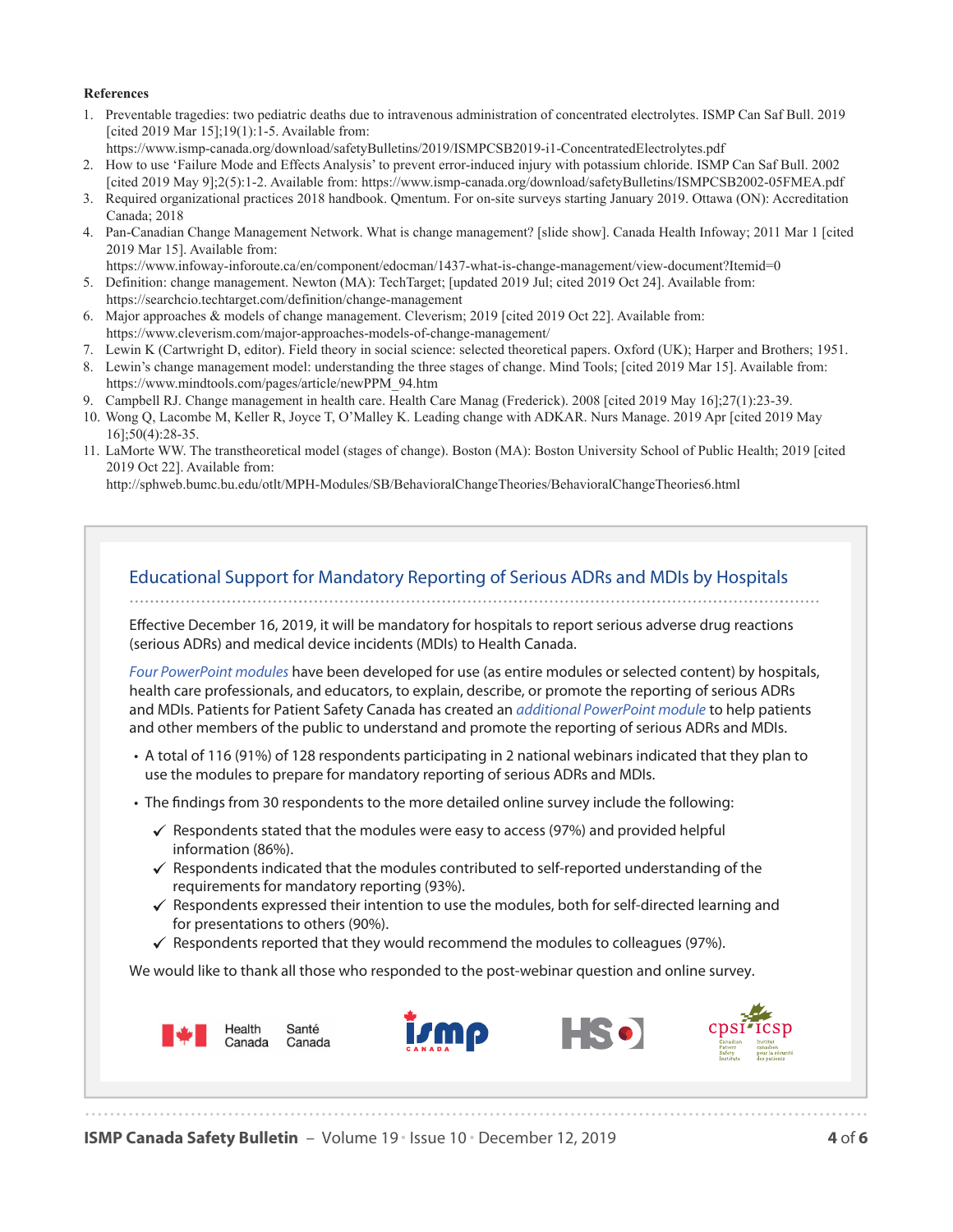*This segment of the bulletin describes a recent SafeMedicationUse.ca publication from ISMP Canada's Consumer Program.*

## July 2019 - Newsletter: **Mistaken Identity – A Recurring Problem**

SafeMedicationUse.ca continues to receive reports about patients accidentally receiving another person's medication. In one example, a patient went to the pharmacy to pick up her medication. But the medication had mistakenly been given to someone else with the same name. The person who received the medication by mistake now had the patient's information, such as her prescription history.

Patients were reminded to always identify themselves in a health care setting using their full name and at least one other piece of information (e.g., date of birth, home address, or health card number) to minimize the risk of a mix-up.



#### **Tips for Practitioners**

- Ensure your practice site has a standard process in place for accurate identification of patients. Mistaken identity may lead to serious patient harm and also breaches privacy laws.
- Minimize the risk of mistaken identity by verifying each patient's identity using at least 2 unique identifiers. One of the identifiers should be the patient's first name and last name. The other identifier could be any one of the following: date of birth, home address, or health card number.
- Even if you ask for 2 unique identifiers, twins and other multiples can still be confused with one another. In such instances, making a notation in the chart or profile to alert others of the risk of confusion can be helpful.
- Whenever you are unsure of a patient's identity, ask for government-issued photo identification. A driver's licence or health card can be used for this purpose.

For more information, read the full consumer newsletter: <https://safemedicationuse.ca/newsletter/mistaken-identity.html>

**Consumers Can Help Prevent Harmful Medication Incidents** 

# **SafeMedicationUse.ca**